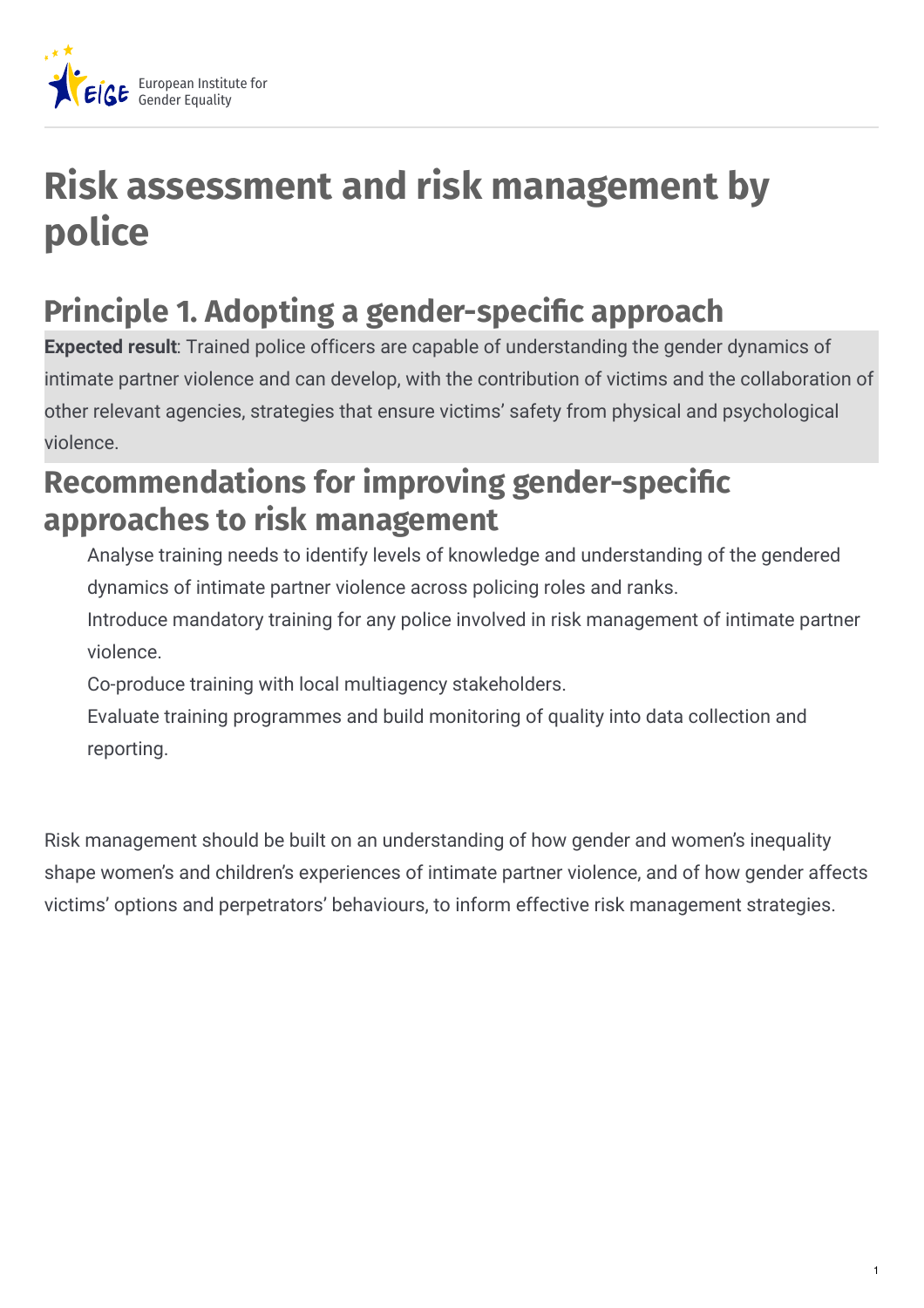A sound understanding of the gendered dynamics of intimate partner violence and coercive control are essential for managing risk. Ideally, risk management interventions should follow risk assessments that include coercive control indicators and that explicitly inform practitioners' judgements about risks. Risk management must maintain a focus on safety planning with victims and on holding perpetrators accountable in order to reduce the likelihood of lethal violence and the harmful consequences of intimate partner violence on women and children. To this end, police leadership should promote and implement training programmes that enable police officers to identify the gendered dynamics that underpin intimate partner violence, especially coercive and controlling behaviours.

Coercive and controlling behaviours have been defined in the following ways:

Coercive behaviour is an act or a pattern of acts of assault, threats, humiliation and intimidation or other abuse that is used to harm, punish or frighten the victim. Controlling behaviour is a range of acts designed to make a person subordinate and/or dependent by isolating them from sources of support, exploiting their resources and capacities for personal gain, depriving them of the means needed for independence, resistance and escape, and regulating their everyday behaviour (107). Such acts include controlling access to technology and/or monitoring online behaviour, including cyberstalking.

Multidisciplinary collaboration can improve police practice (108), and police can increase their own capacity in this area by working with women's rights organisations and victim services agencies to increase understanding of the impact of gender on risk assessment and risk management of intimate partner violence.

Police leadership should routinely conduct reviews and analyses of the learning and development needs of police, paying special attention to developing the necessary understanding of the gender dynamics of intimate partner violence and the impact of gender on risk management procedures and processes. Based on the training needs assessments, mandatory training plans for all police officers involved in risk management should be implemented. Training plans can be distinguished by different levels of competence and according to the specific role of police officers undertaking risk management activities.